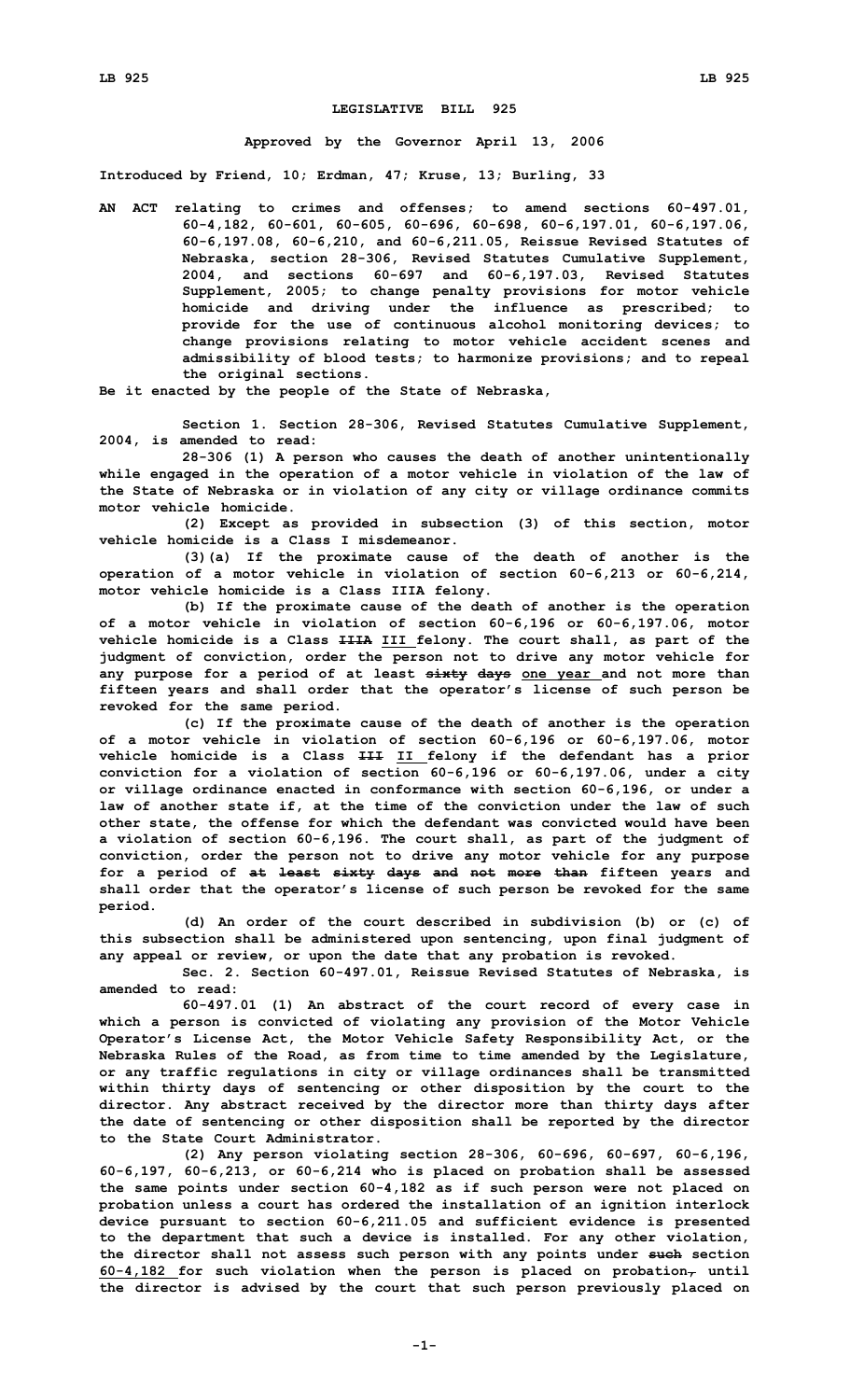**probation has violated the terms of his or her probation and such probation has been revoked. Upon receiving notice of revocation of probation, the director shall assess to such person the points which such person would have been assessed had the person not been placed on probation. When <sup>a</sup> person fails to successfully complete probation, the court shall notify the director immediately.**

**Sec. 3. Section 60-4,182, Reissue Revised Statutes of Nebraska, is amended to read:**

**60-4,182 In order to prevent and eliminate successive traffic violations, there is hereby provided <sup>a</sup> point system dealing with traffic violations as disclosed by the files of the director. The following point system shall be adopted:**

**(1) Conviction of motor vehicle homicide - 12 points;**

**(2) Third offense drunken driving in violation of any city or village ordinance or of section 60-6,196, as disclosed by the records of the director, regardless of whether the trial court found the same to be <sup>a</sup> third offense - 12 points;**

**(3) Failure to stop and render aid as required under the laws of this state section 60-697 in the event of involvement in a motor vehicle accident resulting in the death or personal injury of another - 6 points;**

**(4) Failure to stop and render aid report as required under the laws of this state section 60-696 or any city or village ordinance in the event of <sup>a</sup> motor vehicle accident resulting in property damage if such accident is reported by the owner or operator within twelve hours from the time of the accident** -  $4 \underline{6}$  points;  $\frac{1}{7}$  otherwise -  $8$  points, and for purposes of this **subdivision <sup>a</sup> telephone call or other notification to the appropriate peace officers shall be deemed to be <sup>a</sup> report;**

**(5) Driving <sup>a</sup> motor vehicle while under the influence of alcoholic liquor or any drug or when such person has <sup>a</sup> concentration of eight-hundredths of one gram or more by weight of alcohol per one hundred milliliters of his or her blood or per two hundred ten liters of his or her breath in violation of any city or village ordinance or of section 60-6,196 - 6 points;**

**(6) Willful reckless driving in violation of any city or village ordinance or of section 60-6,214 or 60-6,217 - 6 points;**

**(7) Careless driving in violation of any city or village ordinance or of section 60-6,212 - 4 points;**

**(8) Negligent driving in violation of any city or village ordinance - 3 points;**

**(9) Reckless driving in violation of any city or village ordinance or of section 60-6,213 - 5 points;**

**(10) Speeding in violation of any city or village ordinance or any of sections 60-6,185 to 60-6,190 and 60-6,313:**

**(a) Not more than five miles per hour over the speed limit - 1 point;**

**(b) More than five miles per hour but not more than ten miles per hour over the speed limit - 2 points; and**

**(c) More than ten miles per hour over the speed limit - 3 points, except that one point shall be assessed upon conviction of exceeding by not more than ten miles per hour, two points shall be assessed upon conviction of exceeding by more than ten miles per hour but not more than fifteen miles per hour, and three points shall be assessed upon conviction of exceeding by more than fifteen miles per hour the speed limits provided for in subdivision (1)(e), (f), or (g) of section 60-6,186;**

**(11) Failure to yield to <sup>a</sup> pedestrian not resulting in bodily injury to <sup>a</sup> pedestrian - 2 points;**

**(12) Failure to yield to <sup>a</sup> pedestrian resulting in bodily injury to <sup>a</sup> pedestrian - 4 points; and**

**(13) All other traffic violations involving the operation of motor vehicles by the operator for which reports to the Department of Motor Vehicles are required under sections 60-497.01 and 60-497.02, not including violations involving an occupant protection system pursuant to section 60-6,270, parking violations, violations for operating <sup>a</sup> motor vehicle without <sup>a</sup> valid operator's license in the operator's possession, muffler violations, overwidth, overheight, or overlength violations, motorcycle or moped protective helmet violations, or overloading of trucks - 1 point.**

**All such points shall be assessed against the driving record of the operator as of the date of the violation for which conviction was had. Points may be reduced by the department under section 60-4,188.**

**In all cases, the forfeiture of bail not vacated shall be regarded as equivalent to the conviction of the offense with which the operator was charged.**

**The point system shall not apply to persons convicted of traffic**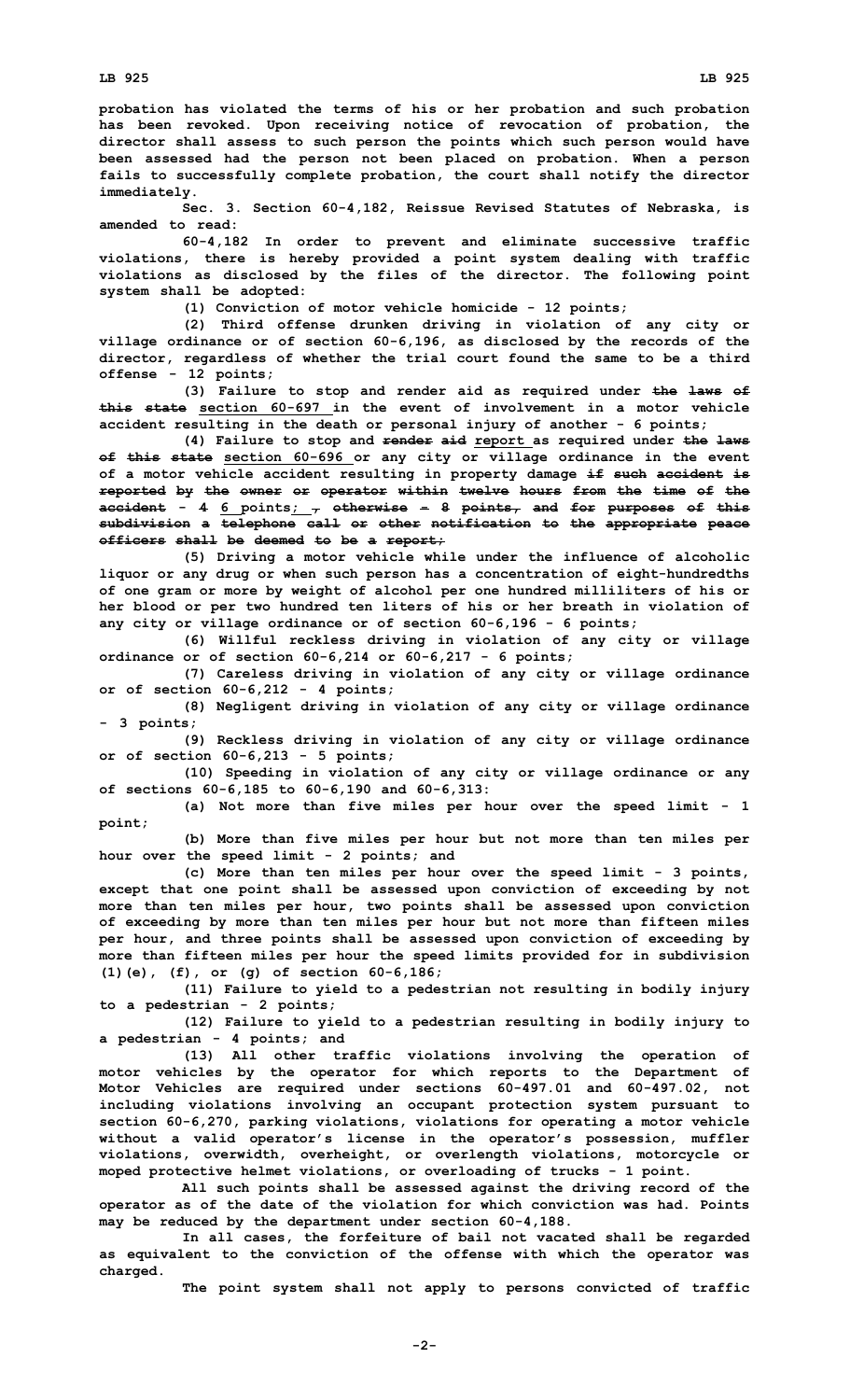**violations committed while operating <sup>a</sup> bicycle or an electric personal assistive mobility device as defined in section 60-618.02.**

**Sec. 4. Section 60-601, Reissue Revised Statutes of Nebraska, is amended to read:**

**60-601 Sections 60-601 to 60-6,377 and sections 6, 14, and 17 of this act shall be known and may be cited as the Nebraska Rules of the Road.**

**Sec. 5. Section 60-605, Reissue Revised Statutes of Nebraska, is amended to read:**

**60-605 For purposes of the Nebraska Rules of the Road, the definitions found in sections 60-606 to 60-676 and section 6 of this act shall be used.**

**Sec. 6. Continuous alcohol monitoring device means <sup>a</sup> portable device capable of automatically and periodically testing and recording alcohol consumption levels and automatically and periodically transmitting such information and tamper attempts regarding such device, regardless of the location of the person being monitored.**

**Sec. 7. Section 60-696, Reissue Revised Statutes of Nebraska, is amended to read:**

**60-696 (1) Except as provided in subsection (2) of this section, the driver of any vehicle involved in an accident either upon <sup>a</sup> public highway, private road, or private drive, resulting in damage to property, shall (a) immediately stop such vehicle at the scene of such accident and (b) give his or her name, address, telephone number, and his or her operator's license number to the owner of the property struck or the driver or occupants of any other vehicle involved in the collision.**

**(2) The driver of any vehicle involved in an accident either upon <sup>a</sup> public highway, private road, or private drive, resulting in damage to an unattended vehicle or property, shall immediately stop such vehicle and leave in <sup>a</sup> conspicuous place in or on the unattended vehicle or property <sup>a</sup> written notice containing the information required by subsection (1) of this section. In addition, such driver shall, without unnecessary delay, report the collision, by telephone or otherwise, to an appropriate peace officer.**

**(3) Any person violating subsection (1) or (2) of this section shall be guilty of <sup>a</sup> Class III II misdemeanor. If such person has had one or more convictions under this section in the twelve years prior to the date of the current conviction under this section, such person shall be guilty of <sup>a</sup> Class II I misdemeanor. As part of any sentence, suspended sentence, or judgment of conviction under this section, the court shall order the defendant not to drive any motor vehicle for any purpose in the State of Nebraska for not less than thirty days nor more than <sup>a</sup> period of one year from the date ordered by the court.**

**Sec. 8. Section 60-697, Revised Statutes Supplement, 2005, is amended to read:**

**60-697 The driver of any vehicle involved in an accident upon either <sup>a</sup> public highway, private road, or private drive, resulting in injury or death to any person, shall (1) immediately stop such vehicle at the scene of such accident and ascertain the identity of all persons involved, (2) give his or her name and address and the license number of the vehicle and exhibit his or her operator's license to the person struck or the driver or occupants of any vehicle collided with, and (3) render to any person injured in such accident reasonable assistance, including the carrying of such person to <sup>a</sup> physician or surgeon for medical or surgical treatment if it is apparent that such treatment is necessary or is requested by the injured person. Any person violating any of the provisions of this section shall upon conviction thereof be punished as provided in section 60-698.**

**Sec. 9. Section 60-698, Reissue Revised Statutes of Nebraska, is amended to read:**

**60-698 Every person convicted of violating section 60-697 relative to the duty to stop in the event of certain accidents shall be guilty of <sup>a</sup> Class I misdemeanor IIIA felony. The court shall, as part of the judgment of conviction, order such person not to drive any motor vehicle for any purpose for <sup>a</sup> period of not more less than one year nor more than fifteen years from the date ordered by the court, and shall order that the operator's license of such person be revoked for <sup>a</sup> like period. The order of the court shall be administered upon sentencing, upon final judgment of any appeal or review, or upon the date that any probation is revoked, whichever is later.**

**Sec. 10. Section 60-6,197.01, Reissue Revised Statutes of Nebraska, is amended to read:**

**60-6,197.01 (1) Upon conviction for <sup>a</sup> second or subsequent violation of section 60-6,196 or 60-6,197, the court shall impose either of the following restrictions on all motor vehicles owned by the person so convicted: (1)(a) (a)(i) The court shall order the motor vehicle or motor**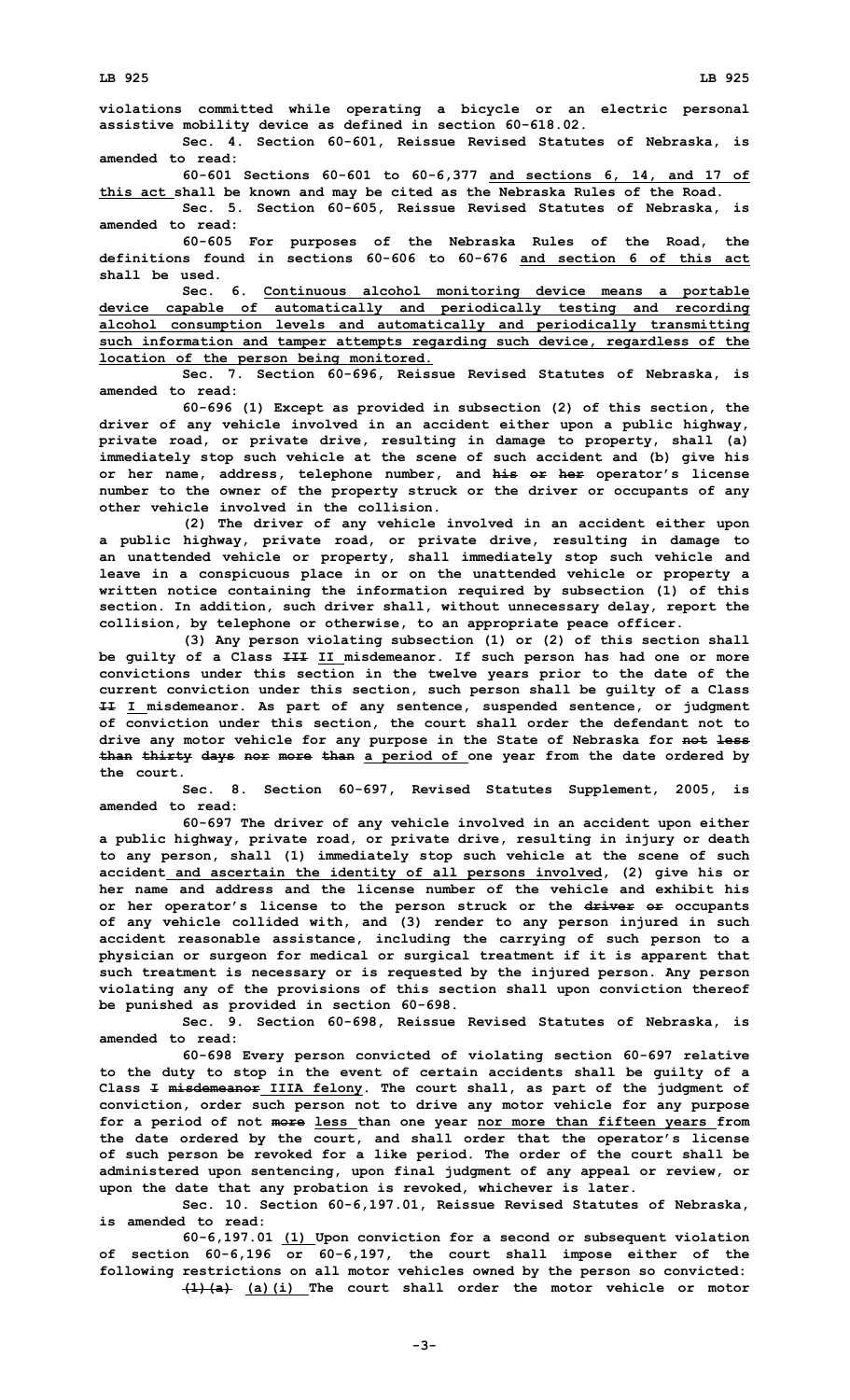**vehicles immobilized at the owner's expense for <sup>a</sup> period of time not less than five days and not more than eight months and shall notify the Department of Motor Vehicles of the period of immobilization. Any immobilized motor vehicle shall be released to the holder of a bona fide lien on the motor vehicle executed prior to such immobilization when possession of the motor vehicle is requested as provided by law by such lienholder for purposes of foreclosing and satisfying such lien. If <sup>a</sup> person tows and stores <sup>a</sup> motor vehicle pursuant to this subdivision at the direction of <sup>a</sup> peace officer or the court and has <sup>a</sup> lien upon such motor vehicle while it is in his or her possession for reasonable towing and storage charges, the person towing the vehicle has the right to retain such motor vehicle until such lien is paid. For purposes of this subdivision, immobilized or immobilization means revocation or suspension, at the discretion of the court, of the registration of such motor vehicle or motor vehicles, including the license plates; and**

**(b)(i) (ii)(A) Any immobilized motor vehicle shall be released by the court without any legal or physical restraints to any registered owner who is not the registered owner convicted of <sup>a</sup> second or subsequent violation of section 60-6,196 or 60-6,197 if an affidavit is submitted to the court by such registered owner stating that the affiant is employed, that the motor vehicle subject to immobilization is necessary to continue that employment, that such employment is necessary for the well-being of the affiant's dependent children or parents, that the affiant will not authorize the use of the motor vehicle by any person known by the affiant to have been convicted of <sup>a</sup> second or subsequent violation of section 60-6,196 or 60-6,197, that affiant will immediately report to <sup>a</sup> local law enforcement agency any unauthorized use of the motor vehicle by any person known by the affiant to have been convicted of <sup>a</sup> second or subsequent conviction of section 60-6,196 or 60-6,197, and that failure to release the motor vehicle would cause undue hardship to the affiant.**

**(ii) (B) <sup>A</sup> registered owner who executes an affidavit pursuant to subdivision (1)(b)(i) (1)(a)(ii)(A) of this section which is acted upon by the court and who fails to immediately report an unauthorized use of the motor vehicle which is the subject of the affidavit is guilty of <sup>a</sup> Class IV misdemeanor and may not file any additional affidavits pursuant to subdivision (1)(b)(i) (1)(a)(ii)(A) of this section.**

**(iii) (C) The department shall adopt and promulgate rules and regulations to implement the provisions of subdivision (1) (1)(a) of this section; or**

**(2) (b) As an alternative to subdivision (1) (1)(a) of this section, the court shall order the installation of an ignition interlock device on each of the owner's motor vehicles if the owner was sentenced to an operator's license revocation of at least one year and has completed at least one year of such revocation. No license reinstatement may occur until sufficient evidence is presented to the department that an ignition interlock device is installed on each vehicle and that the applicant is eligible for use of an ignition interlock device. The installation of an ignition interlock device shall be for <sup>a</sup> period not less than six months commencing upon the end of such year of the operator's license revocation. Notwithstanding any other provision of law, if the owner was convicted of <sup>a</sup> second or subsequent violation of section 60-6,196 or 60-6,197, no ignition interlock device shall be ordered by any court or state agency under any circumstances until at least one year of the operator's license revocation shall have elapsed.**

**(2) In addition to the restrictions required by subdivision (1)(b) of this section, the court may require <sup>a</sup> person convicted of <sup>a</sup> second or subsequent violation of section 60-6,196 or 60-6,197 to use <sup>a</sup> continuous alcohol monitoring device and abstain from alcohol use for <sup>a</sup> period of time not to exceed the maximum term of license revocation ordered by the court. A continuous alcohol monitoring device shall not be ordered for <sup>a</sup> person convicted of <sup>a</sup> second or subsequent violation unless the installation of an ignition interlock device is also required.**

**Sec. 11. Section 60-6,197.03, Revised Statutes Supplement, 2005, is amended to read:**

**60-6,197.03 Any person convicted of <sup>a</sup> violation of section 60-6,196 or 60-6,197 shall be punished as follows:**

**(1) If Except as provided in subdivision (2) of this section, if such person has not had <sup>a</sup> prior conviction, such person shall be guilty of <sup>a</sup> Class W misdemeanor, and the court shall, as part of the judgment of conviction, order that the operator's license of such person be revoked or impounded for <sup>a</sup> period of six months from the date ordered by the court. Such revocation or impoundment shall be administered upon sentencing, upon final judgment of any appeal or review, or upon the date that any probation is revoked.**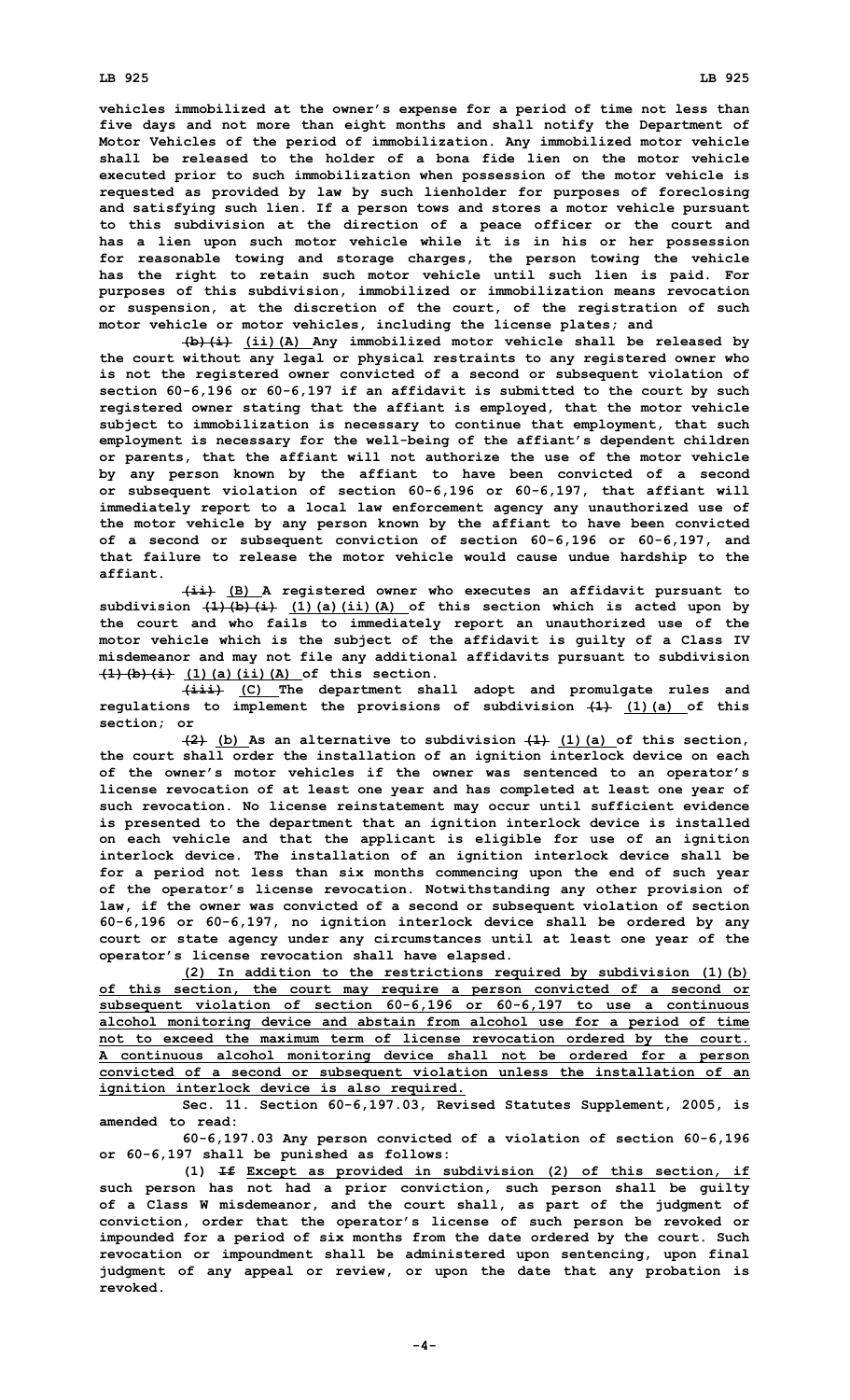**If the court places such person on probation or suspends the sentence for any reason, the court shall, as one of the conditions of probation or sentence suspension, order that the operator's license of such person be revoked or impounded for <sup>a</sup> period of sixty days from the date ordered by the court unless otherwise authorized by an order issued pursuant to section 60-6,211.05, and such order of probation or sentence suspension shall also include, as one of its conditions, the payment of <sup>a</sup> four-hundred-dollar fine;**

**(2) If such person has not had <sup>a</sup> prior conviction and, as part of the current violation, had <sup>a</sup> concentration of fifteen-hundredths of one gram or more by weight of alcohol per one hundred milliliters of his or her blood or fifteen-hundredths of one gram or more by weight of alcohol per two hundred ten liters of his or her breath, such person shall be guilty of <sup>a</sup> Class W misdemeanor, and the court shall, as part of the judgment of conviction, revoke the operator's license of such person for <sup>a</sup> period of one year from the date ordered by the court. Such revocation shall be administered upon sentencing, upon final judgment of any appeal or review, or upon the date that any probation is revoked.**

**If the court places such person on probation or suspends the sentence for any reason, the court shall, as one of the conditions of probation or sentence suspension, order that the operator's license of such person be revoked or impounded for <sup>a</sup> period of one year from the date ordered by the court unless otherwise authorized by an order issued pursuant to section 60-6,211.05, and such order of probation or sentence suspension shall also include, as conditions, the payment of <sup>a</sup> five-hundred-dollar fine and either confinement in the city or county jail for two days or the imposition of not less than one hundred twenty hours of community service;**

**(2) (3) Except as provided in subdivision (4) (5) of this section, if such person has had one prior conviction, such person shall be guilty of <sup>a</sup> Class W misdemeanor, and the court shall, as part of the judgment of conviction, order that the operator's license of such person be revoked for <sup>a</sup> period of one year from the date ordered by the court and shall issue an order pursuant to section 60-6,197.01. with respect to all motor vehicles owned by such person. Such orders shall be administered upon sentencing, upon final judgment of any appeal or review, or upon the date that any probation is revoked.**

**If the court places such person on probation or suspends the sentence for any reason, the court shall, as one of the conditions of probation or sentence suspension, order that the operator's license of such person be revoked or impounded for <sup>a</sup> period of one year from the date ordered by the court unless otherwise authorized by an order issued pursuant to section 60-6,211.05 and shall issue an order pursuant to section 60-6,197.01, with respect to all motor vehicles owned by such person, and such order of probation or sentence suspension shall also include, as conditions, the payment of <sup>a</sup> five-hundred-dollar fine and either confinement in the city or county jail for five ten days or the imposition of not less than two hundred forty hours of community service;**

**(3) (4) Except as provided in subdivision (4) (6) of this section, if such person has had two prior convictions, such person shall be guilty of <sup>a</sup> Class W misdemeanor, and the court shall, as part of the judgment of conviction, order that the operator's license of such person be revoked for <sup>a</sup> period of fifteen years from the date ordered by the court and shall issue an order pursuant to section 60-6,197.01. with respect to all motor vehicles owned by such person. Such orders shall be administered upon sentencing, upon final judgment of any appeal or review, or upon the date that any probation is revoked.**

**If the court places such person on probation or suspends the sentence for any reason, the court shall, as one of the conditions of probation or sentence suspension, order that the operator's license of such person be revoked or impounded for <sup>a</sup> period of one year at least two years but not more than fifteen years from the date ordered by the court unless otherwise authorized by an order issued pursuant to section 60-6,211.05 and shall issue an order pursuant to section 60-6,197.01, with respect to all motor vehicles owned by such person, and such order of probation or sentence suspension shall also include, as conditions, the payment of <sup>a</sup> six-hundred-dollar fine and either confinement in the city or county jail for ten thirty days; or the imposition of not less than four hundred eighty hours of community service;**

**(4) (5) If such person has had one or two prior convictions conviction and, as part of the current violation, had <sup>a</sup> concentration of sixteen-hundredths fifteen-hundredths of one gram or more by weight of alcohol per one hundred milliliters of his or her blood or sixteen-hundredths**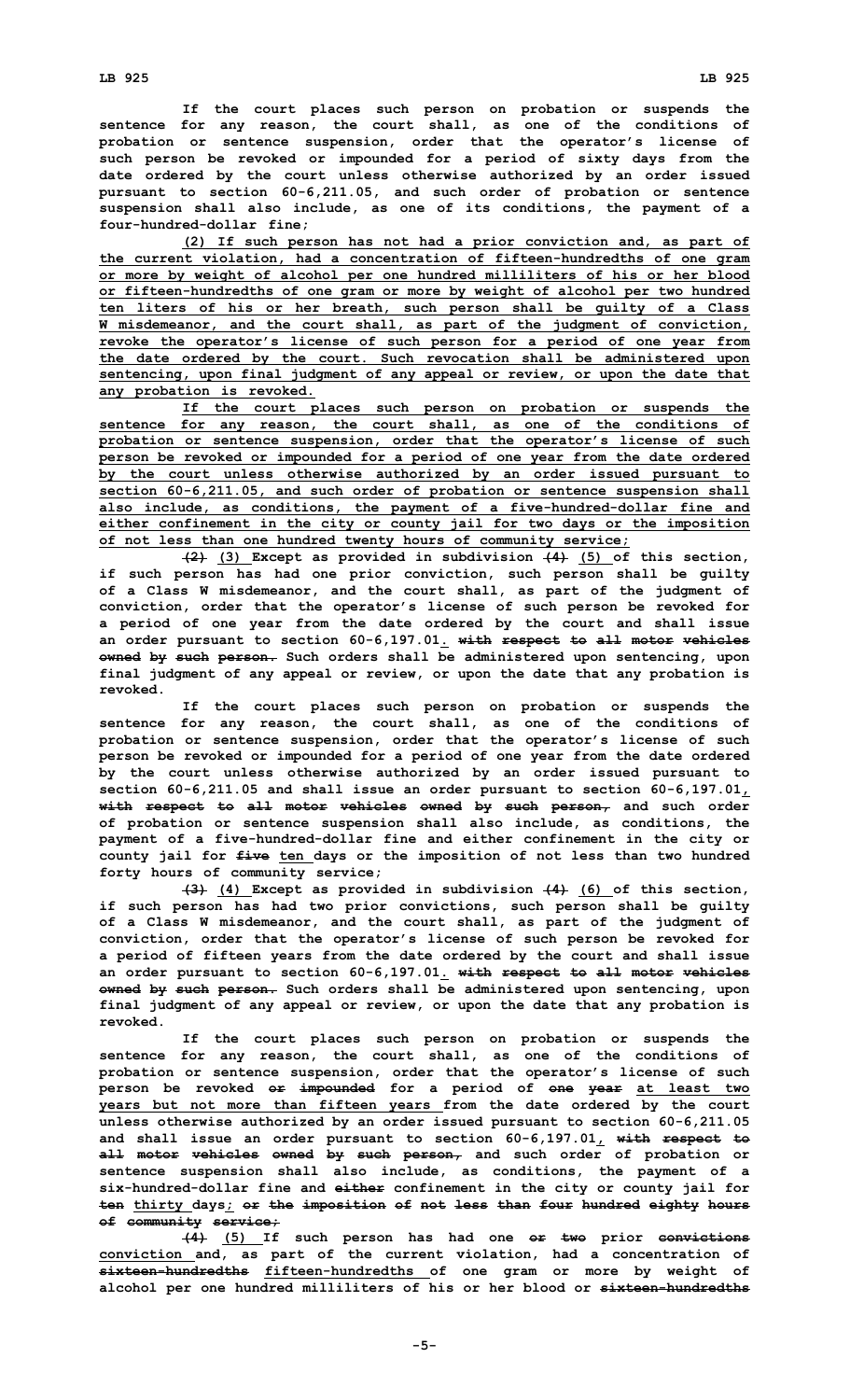**fifteen-hundredths of one gram or more by weight of alcohol per two hundred ten liters of his or her breath, such person shall be guilty of <sup>a</sup> Class I misdemeanor, and the court shall, as part of the judgment of conviction, revoke the operator's license of such person for any purpose for <sup>a</sup> period of at least one year but not more than fifteen years from the date ordered by the court and shall issue an order pursuant to section 60-6,197.01. with respect to all motor vehicles owned by such person. Such revocation and order shall be administered upon sentencing, upon final judgment of any appeal or review, or upon the date that any probation is revoked. The court shall also sentence such person to serve at least thirty ninety days' imprisonment in the city or county jail or an adult correctional facility.**

**If the court places such person on probation or suspends the sentence for any reason, the court shall, as one of the conditions of probation or sentence suspension, order that the operator's license of such person be revoked or impounded for <sup>a</sup> period of at least one year but not more than fifteen years from the date ordered by the court unless otherwise authorized by an order issued pursuant to section 60-6,211.05 and shall issue an order pursuant to section 60-6,197.01, with respect to all motor vehicles owned by such person, and such order of probation or sentence suspension shall also include, as conditions, the payment of <sup>a</sup> one-thousand-dollar fine and either confinement in the city or county jail for ten thirty days; or the imposition of not less than four hundred eighty hours of community service; and**

**(6) If such person has had two prior convictions and, as part of the current violation, had <sup>a</sup> concentration of fifteen-hundredths of one gram or more by weight of alcohol per one hundred milliliters of his or her blood or fifteen-hundredths of one gram or more by weight of alcohol per two hundred ten liters of his or her breath, such person shall be guilty of <sup>a</sup> Class IIIA felony, and the court shall, as part of the judgment of conviction, revoke the operator's license of such person for <sup>a</sup> period of fifteen years from the date ordered by the court and shall issue an order pursuant to section 60-6,197.01. Such revocation and order shall be administered upon sentencing, upon final judgment of any appeal or review, or upon the date that any probation is revoked. The court shall also sentence such person to serve at least one hundred eighty days' imprisonment in the city or county jail or an adult correctional facility.**

**If the court places such person on probation or suspends the sentence for any reason, the court shall, as one of the conditions of probation or sentence suspension, order that the operator's license of such person be revoked for <sup>a</sup> period of at least five years but not more than fifteen years from the date ordered by the court unless otherwise authorized by an order issued pursuant to section 60-6,211.05 and shall issue an order pursuant to section 60-6,197.01, and such order of probation or sentence suspension shall also include, as conditions, the payment of <sup>a</sup> one-thousand-dollar fine and confinement in the city or county jail for sixty days;**

**(5) If (7) Except as provided in subdivision (8) of this section, if such person has had three or more prior convictions, such person shall be guilty of <sup>a</sup> Class IV IIIA felony, and the court shall, as part of the judgment of conviction, order that the operator's license of such person be revoked for <sup>a</sup> period of fifteen years from the date ordered by the court and shall issue an order pursuant to section 60-6,197.01. with respect to all motor vehicles owned by such person. Such orders shall be administered upon sentencing, upon final judgment of any appeal or review, or upon the date that any probation is revoked. The court shall also sentence such person to serve at least ten one hundred eighty days' imprisonment in the city or county jail or an adult correctional facility.**

**If the court places such person on probation or suspends the sentence for any reason, the court shall, as one of the conditions of probation or sentence suspension, order that the operator's license of such person be revoked or impounded for <sup>a</sup> period of one year fifteen years from the date ordered by the court unless otherwise authorized by an order issued pursuant to section 60-6,211.05 and shall issue an order pursuant to section 60-6,197.01, with respect to all motor vehicles owned by such person, and such order of probation or sentence suspension shall also include, as conditions, the payment of <sup>a</sup> one-thousand-dollar fine and either confinement in the city or county jail for ten ninety days; or the imposition of not less than four hundred eighty hours of community service.**

**(8) If such person has had three prior convictions and, as part of the current violation, had <sup>a</sup> concentration of fifteen-hundredths of one gram or more by weight of alcohol per one hundred milliliters of his or her blood or fifteen-hundredths of one gram or more by weight of alcohol per two hundred**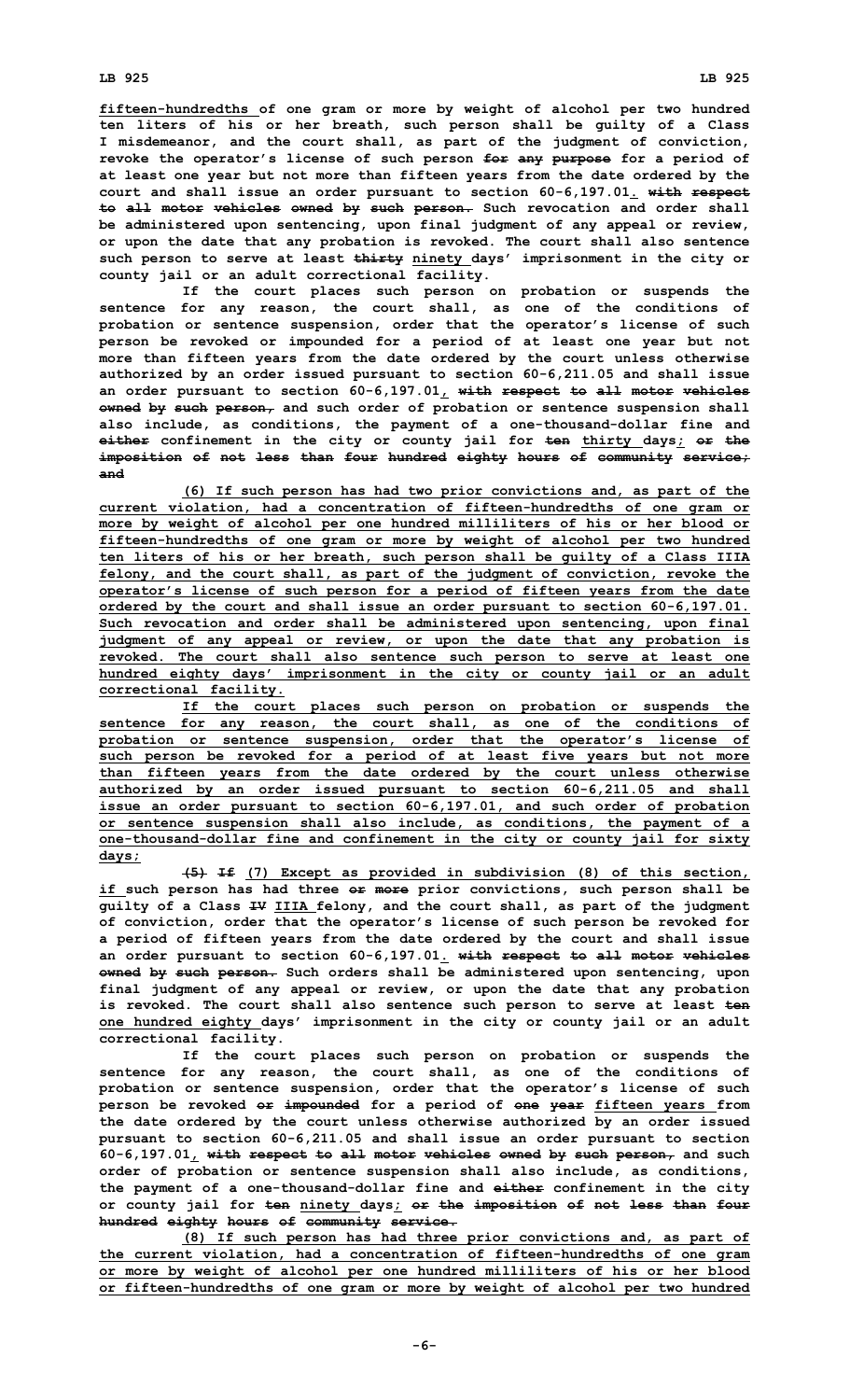**ten liters of his or her breath, such person shall be guilty of <sup>a</sup> Class III felony, and the court shall, as part of the judgment of conviction, revoke the operator's license of such person for <sup>a</sup> period of fifteen years from the date ordered by the court and shall issue an order pursuant to section 60-6,197.01. Such revocation and order shall be administered upon sentencing, upon final judgment of any appeal or review, or upon the date that any probation is revoked.**

**If the court places such person on probation or suspends the sentence for any reason, the court shall, as one of the conditions of probation or sentence suspension, order that the operator's license of such person be revoked for <sup>a</sup> period of fifteen years from the date ordered by the court unless otherwise authorized by an order issued pursuant to section 60-6,211.05 and shall issue an order pursuant to section 60-6,197.01, and such order of probation or sentence suspension shall also include, as conditions, the payment of <sup>a</sup> one-thousand-dollar fine and confinement in the city or county jail for one hundred twenty days;**

**(9) Except as provided in subdivision (10) of this section, if such person has had four or more prior convictions, such person shall be guilty of <sup>a</sup> Class III felony, and the court shall, as part of the judgment of conviction, order that the operator's license of such person be revoked for <sup>a</sup> period of fifteen years from the date ordered by the court and shall issue an order pursuant to section 60-6,197.01. Such orders shall be administered upon sentencing, upon final judgment of any appeal or review, or upon the date that any probation is revoked.**

**If the court places such person on probation or suspends the sentence for any reason, the court shall, as one of the conditions of probation or sentence suspension, order that the operator's license of such person be revoked for <sup>a</sup> period of fifteen years from the date ordered by the court unless otherwise authorized by an order issued pursuant to section 60-6,211.05 and shall issue an order pursuant to section 60-6,197.01, and such order of probation or sentence suspension shall also include, as conditions, the payment of <sup>a</sup> one-thousand-dollar fine and confinement in the city or county jail for one hundred eighty days; and**

**(10) If such person has had four or more prior convictions and, as part of the current violation, had <sup>a</sup> concentration of fifteen-hundredths of one gram or more by weight of alcohol per one hundred milliliters of his or her blood or fifteen-hundredths of one gram or more by weight of alcohol per two hundred ten liters of his or her breath, such person shall be guilty of <sup>a</sup> Class II felony and the court shall, as part of the judgment of conviction, revoke the operator's license of such person for <sup>a</sup> period of fifteen years from the date ordered by the court and shall issue an order pursuant to section 60-6,197.01. Such revocation and order shall be administered upon sentencing, upon final judgment of any appeal or review, or upon the date that any probation is revoked.**

**If the court places such person on probation or suspends the sentence for any reason, the court shall, as one of the conditions of probation or sentence suspension, order that the operator's license of such person be revoked for <sup>a</sup> period of fifteen years from the date ordered by the court unless otherwise authorized by an order issued pursuant to section 60-6,211.05 and shall issue an order pursuant to section 60-6,197.01, and such order of probation or sentence suspension shall also include, as conditions, the payment of <sup>a</sup> one-thousand-dollar fine and confinement in the city or county jail for one hundred eighty days.**

**Sec. 12. Section 60-6,197.06, Reissue Revised Statutes of Nebraska, is amended to read:**

**60-6,197.06 Any person operating <sup>a</sup> motor vehicle on the highways or streets of this state while his or her operator's license has been revoked pursuant to subdivision (3) or (4), (5), (6), (7), (8), (9), or (10) of section 60-6,197.03 or section 60-6,198, or pursuant to subdivision (2)(c) or (2)(d) of section 60-6,196 or subdivision (4)(c) or (4)(d) of section 60-6,197, as such subdivisions existed prior to July 16, 2004, shall be guilty of <sup>a</sup> Class IV felony, and the court shall, as part of the judgment of conviction, revoke the operator's license of such person for <sup>a</sup> period of fifteen years from the date ordered by the court and shall issue an order pursuant to section 60-6,197.01. Such revocation and order shall be administered upon sentencing, upon final judgment of any appeal or review, or upon the date that any probation is revoked. If such person has had <sup>a</sup> conviction under this section or under subsection (6) of section 60-6,196 or subsection (7) of section 60-6,197, as such subsections existed prior to July 16, 2004, prior to the date of the current conviction under this section, such person shall be guilty of <sup>a</sup> Class III felony, and the court shall, as part of the judgment of conviction, revoke the operator's license of such person for**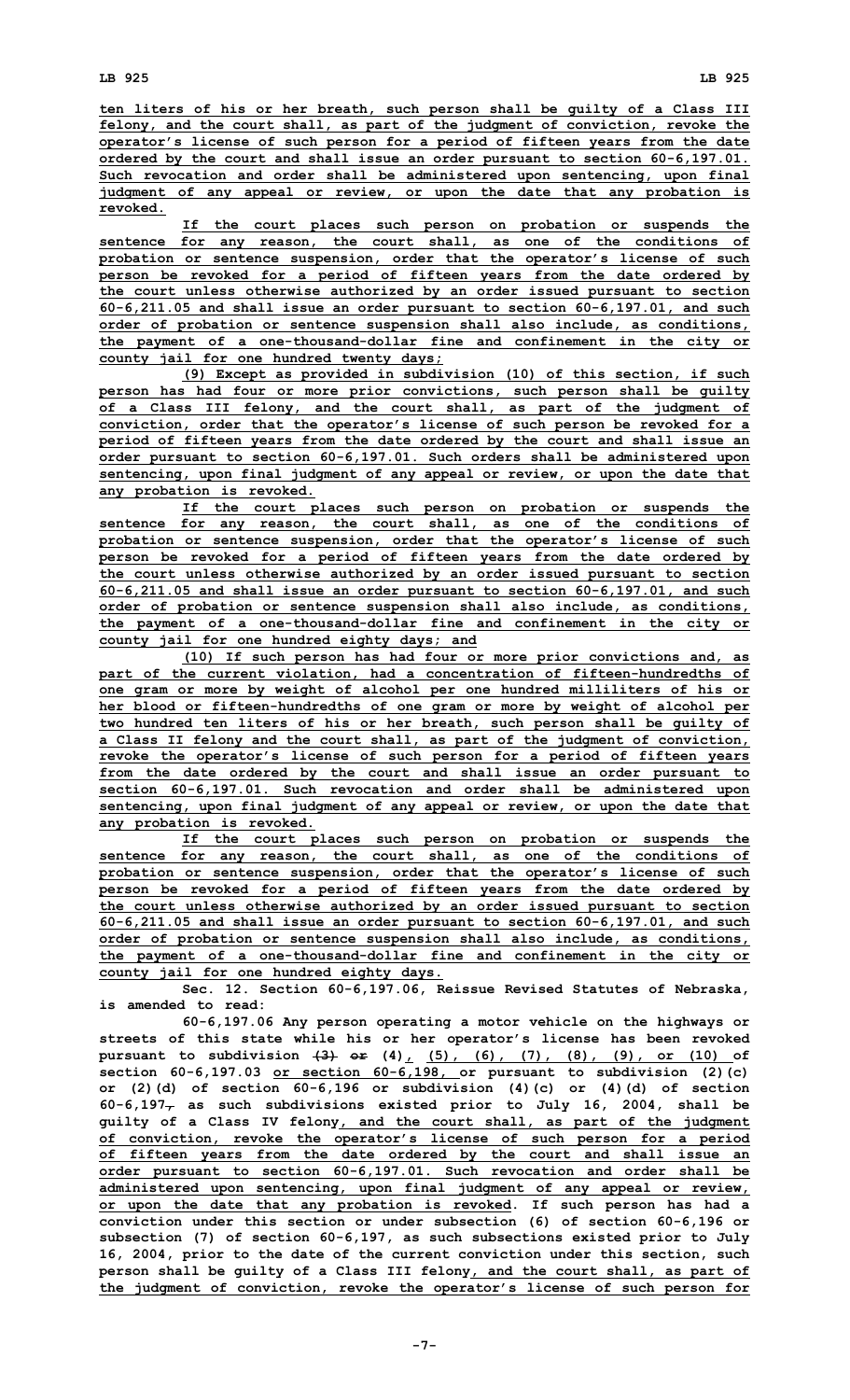**Sec. 13. Section 60-6,197.08, Reissue Revised Statutes of Nebraska, is amended to read:**

**60-6,197.08 Any person who has been convicted of driving while intoxicated shall, during <sup>a</sup> presentence evaluation, submit to and participate in an alcohol assessment by <sup>a</sup> licensed alcohol and drug counselor. The alcohol assessment shall be paid for by the person convicted of driving while intoxicated. At the time of sentencing, the judge, having reviewed the assessment results, may then order the convicted person to follow through on the alcohol assessment results at the convicted person's expense in addition to any penalties deemed necessary.**

**Sec. 14. Notwithstanding the provisions of section 60-498.02 or 60-6,197.03, <sup>a</sup> person who commits <sup>a</sup> violation punishable under subdivision (3)(b) or (c) of section 28-306 or <sup>a</sup> violation of section 60-6,196, 60-6,197, or 60-6,198 while participating in criminal proceedings for <sup>a</sup> violation of section 60-6,196, 60-6,197, or 60-6,198, or <sup>a</sup> city or village ordinance enacted in accordance with section 60-6,196 or 60-6,197, or <sup>a</sup> law of another state if, at the time of the violation under the law of such other state, the offense for which the person was charged would have been <sup>a</sup> violation of section 60-6,197, shall not be eligible to receive <sup>a</sup> sentence of probation, <sup>a</sup> suspended sentence, or an employment driving permit authorized under subsection (2) of section 60-498.02 for either violation committed in this state.**

**Sec. 15. Section 60-6,210, Reissue Revised Statutes of Nebraska, is amended to read:**

**60-6,210 (1) If the driver of <sup>a</sup> motor vehicle involved in an accident is transported to <sup>a</sup> hospital within or outside of Nebraska and <sup>a</sup> sample of the driver's blood is withdrawn by <sup>a</sup> physician, registered nurse, qualified technician, or hospital for the purpose of medical treatment, the results of <sup>a</sup> chemical test of the sample shall be admissible in <sup>a</sup> criminal prosecution for <sup>a</sup> violation of section punishable under subdivision (3)(b) or (c) of section 28-306 or <sup>a</sup> violation of section 28-305, 60-6,196, or 60-6,198 to show the alcoholic content of or the presence of drugs or both in the blood at the time of the accident regardless of whether (a) <sup>a</sup> peace officer requested the driver to submit to <sup>a</sup> test as provided in section 60-6,197 or (b) the driver had refused <sup>a</sup> chemical test.**

**(2) Any physician, registered nurse, qualified technician, or hospital in this state performing <sup>a</sup> chemical test to determine the alcoholic content of or the presence of drugs in such blood for the purpose of medical treatment of the driver of a vehicle involved in a motor vehicle accident shall disclose the results of the test (a) to <sup>a</sup> prosecuting attorney who requests the results for use in <sup>a</sup> criminal prosecution under section subdivision (3)(b) or (c) of section 28-306 or section 28-305, 60-6,196, or 60-6,198 and (b) to any prosecuting attorney in another state who requests the results for use in <sup>a</sup> criminal prosecution for driving while intoxicated, driving under the influence, or motor vehicle homicide under the laws of the other state if the other state requires <sup>a</sup> similar disclosure by any hospital or person in such state to any prosecuting attorney in Nebraska who requests the results for use in such <sup>a</sup> criminal prosecution under the laws of Nebraska.**

**Sec. 16. Section 60-6,211.05, Reissue Revised Statutes of Nebraska, is amended to read:**

**60-6,211.05 (1) If an order of probation is granted under section 60-6,196 or 60-6,197, as such sections existed prior to July 16, 2004, or section 60-6,196 or 60-6,197 and sections 60-6,197.02 and 60-6,197.03, as such sections existed on or after July 16, 2004, the court may order the defendant to install an ignition interlock device of <sup>a</sup> type approved by the Director of Motor Vehicles on each motor vehicle operated by the defendant. Any order issued by the court pursuant to this section shall not take effect until the defendant is eligible to operate <sup>a</sup> motor vehicle pursuant to subsection (2) of section 60-498.02. The device shall, without tampering or the intervention of another person, prevent the defendant from operating the motor vehicle when the defendant has an alcohol concentration greater than the levels prescribed in section 60-6,196.**

**(2) If the court orders installation of an ignition interlock device pursuant to subsection (1) of this section, the court may also order the use of <sup>a</sup> continuous alcohol monitoring device and abstention from alcohol use at all times. The device shall, without tampering or the intervention of another person, test and record the alcohol consumption level of the defendant on <sup>a</sup> periodic basis and transmit such information to probation authorities.**